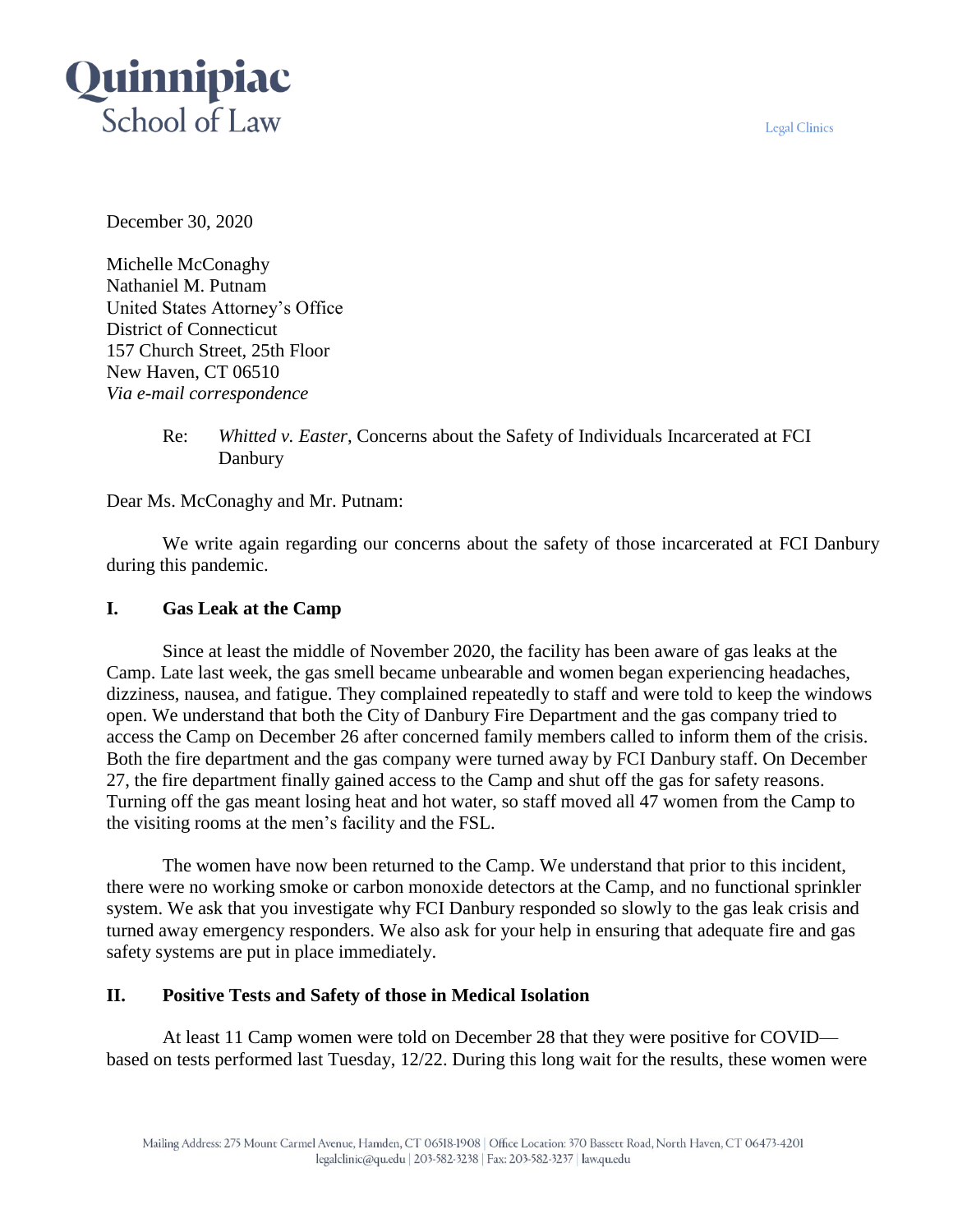living in close quarters with other women from the Camp. We understand that two women from the FSL also tested positive on December 28 after tests conducted a week earlier.

The women who tested positive have now been moved to isolation. We are gravely concerned for the wellbeing of these women, as well as the wellbeing of others in medical isolation at FCI Danbury.

You will recall that five women tested positive for COVID in the Camp the week of December 7, and an additional nine the week after, following a two-week period where staff failed to check temperatures or screen for COVID symptoms at the Camp. Indeed, several women had complained of COVID symptoms to medical staff the week of November 30 and staff did not test them or remove them from the dorms.

The women who tested positive the week of December 7 and the week that followed were placed in the FSL visiting room and the FCI men's visiting room. In the men's visiting room, the women had no access to a phone or computer to contact family members or legal representatives from when they entered quarantine (on December 7 or 8) until December 22. Their temperatures were taken daily on weekdays by an EMT, but on weekends they received no medical attention whatsoever. While the women were in isolation, even on weekdays, medical staff did not check their oxygen levels or listen to their lungs—despite women experiencing serious COVID symptoms. A doctor or nurse did not visit the women regularly, and one woman reported not seeing a doctor or nurse until the final day when the women were released from isolation. Women experiencing symptoms were told that the facility had run out of Tylenol. After the first three days, officers no longer staffed the visiting room and the women were told that if they needed assistance they should "yell out the window." Heat was turned off at night and extra blankets were not provided. The blankets that were provided were dirty. After three days without a shower, a shower was installed—but the wooden steps were slippery and several women fell, and there was no privacy for changing. One woman with severe allergies was not properly fed while in isolation and it took three days for women to get menstrual products.

The experience of the women housed in the FSL visiting room was similar. One woman with asthma had to wait four days for her asthma pump despite experiencing a cough and chest pain. That woman repeatedly asked for her medication and for her asthma pump, without a response from staff. The only medical attention these women in medical isolation received were daily temperature checks. There was no way to contact staff except by banging on windows.

Our serious concerns arise not only because of the past treatment of women in isolation, but also the experience of the 11 Camp women who were placed in isolation starting on December 28. We have learned that they have been wearing the same clothes since they were evacuated from the Camp on December 27 because of the gas leak. They have had no temperature checks or medical attention since they entered medical isolation. They are sleeping in cots with no mattresses provided. Many are without their medications. One woman, who repeatedly asked for her anti-seizure medication, received it only late on 12/29.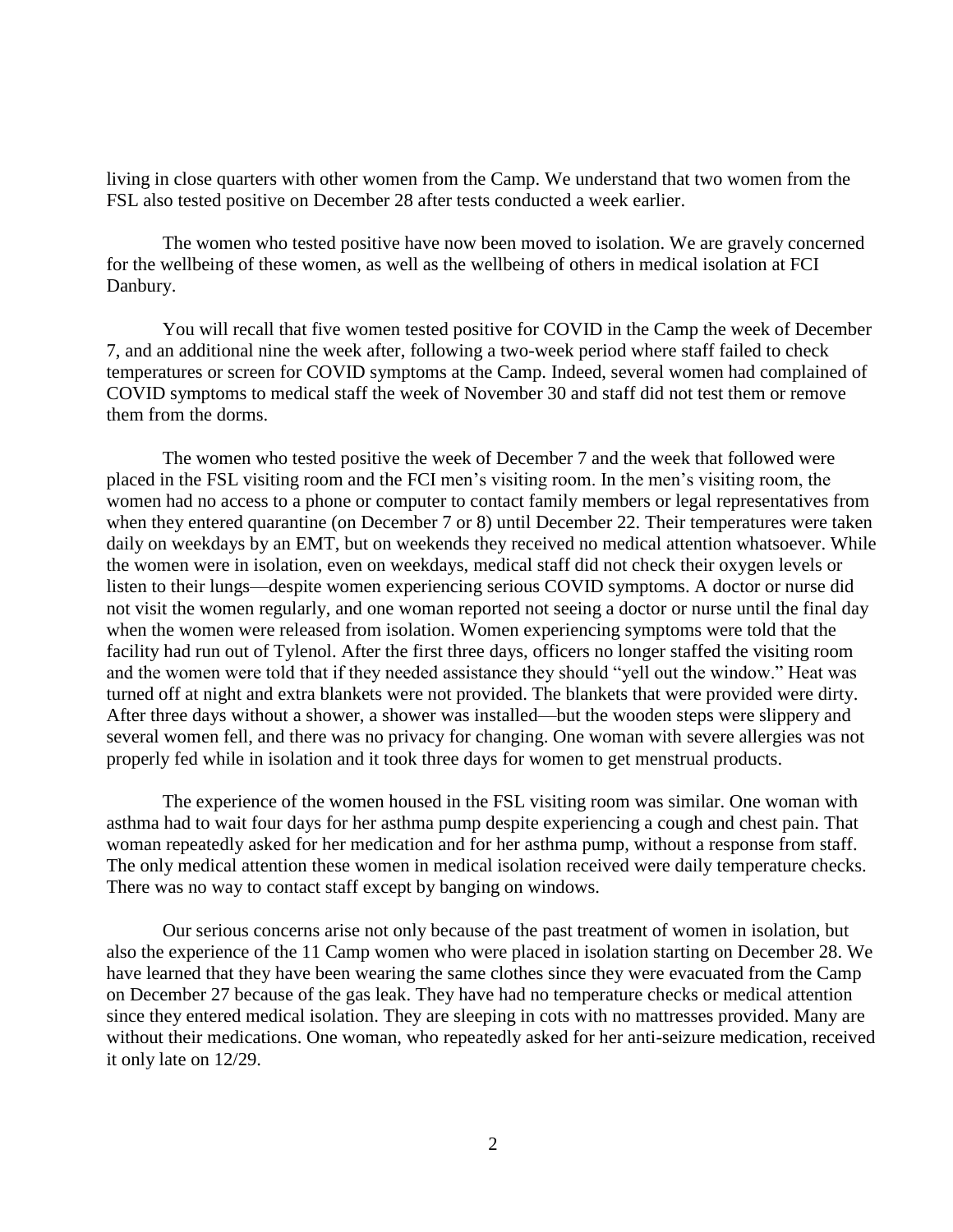We have heard similar experiences of men in isolation. Medical staff are only checking temperatures for men as well—and not monitoring other vital signs despite high-risk men experiencing serious symptoms. One individual who tested positive for COVID has put in multiple sick call slips complaining of difficulty breathing and has not been seen by medical staff. He was told he would likely be seen after the holidays. Some of the individuals in isolation suffer from other conditions that are not being properly managed or monitored while they are in isolation. One man, suffers from poorly controlled diabetes and who is COVID positive has not been provided with a diabetic-appropriate diet during his time in isolation—he reports only receiving the required diabetic snack three times during the 18 days he has been in isolation—and is only receiving two insulin shots per day, which have been given later than the time they are to be administered, and which are fewer than the four prescribed by his doctor. He was recently hospitalized with blood sugar levels over 600, and we are concerned for his safety if he continues not to receive the appropriate treatment and monitoring.

As you know, FCI Danbury's medical department has been severely understaffed since before the pandemic began. It is clear that the facility is struggling to provide the necessary monitoring and care to those in medical isolation. As we have pointed out previously, the Warden can make a request that BOP provide a Medical Asset Support Team (MAST) to assist the facility and we renew our request that she do so immediately.

### **III. Testing, PPE, and Cleaning Supplies**

The facility needs to access PCR testing that does not take 5-7 days for results, and PCR and rapid testing should be conducted more regularly. For example, women were tested at the Camp on 12/8 and then not again for 14 days—via a PCR test that then took another 6 days for results. In the meantime, the virus spread and at least 11 more women are now infected. Similarly, in the FSL, women were tested on 12/7 and then not again until 12/21. Since then at least two more women have tested positive. Women in the FSL who tested positive from the tests done on 12/21 were not removed from the unit until 12/28. Other individuals who report to medical with symptoms are not being tested and are being kept in the unit. Our expert, Dr. Jaimie Meyer (an infectious disease specialist at Yale School of Medicine), would be happy to consult on the development of an appropriate testing plan.

In addition, FCI Danbury needs to provide appropriate PPE and cleaning supplies. The paper masks being issued are extremely thin, and we regularly hear reports of lack of soap, paper towels, and cleaning supplies for people incarcerated in all three facilities at Danbury. For example, we understand that the women at the FSL have been without hand soap in the bathrooms for a week.

### **IV. Additional Medical Concerns**

We continue to be concerned that urgently needed medical care is not being provided to individuals at FCI Danbury.

Mr. **Mr.**  $\blacksquare$  , has a history of Barrett's Disease of the esophagus. Last year he was sent for an outside consultation with a gastroenterologist to have an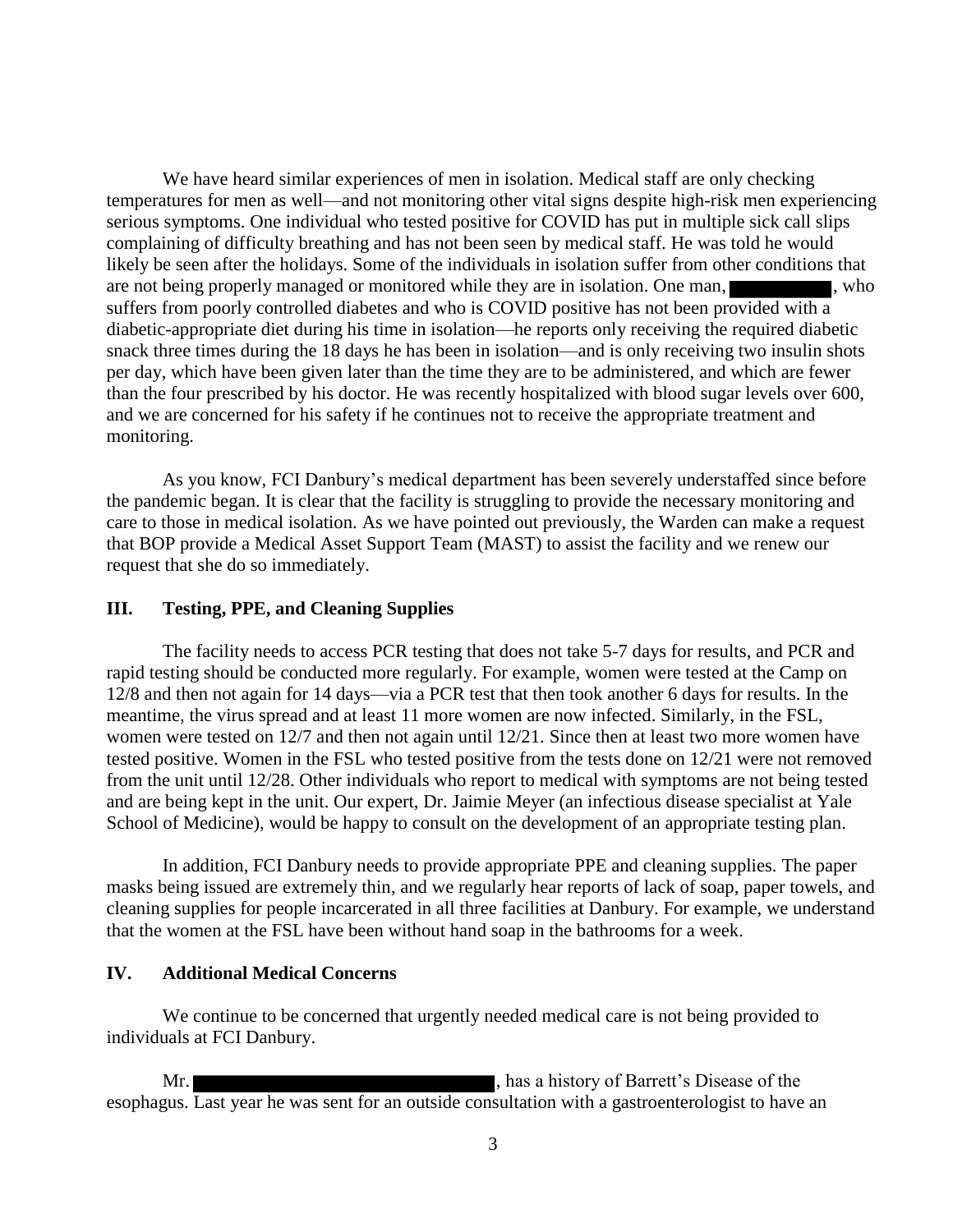endoscopy performed. The medical staff at the facility told him the endoscopy result was normal. However, at a follow-up gastroenterologist appointment on November 10, he was informed that the endoscopy actually showed pre-cancerous cells, which required him to undergo three sessions to have his esophagus "burned." The specialist at that appointment advised that the treatment needed to be performed as soon as possible and should have already been scheduled. However, as of December, medical staff at BOP advised Mr. they were unaware of the recommended procedures to treat his esophagus, and that no follow-up endoscopy was in the system. Medical staff are apparently working to schedule the required procedure, but have told Mr.  $\blacksquare$  that the wait time may be 6-9 months. We are concerned that the precancerous condition may further develop if he is left to wait months for the required treatment and request that the required appointments be scheduled as soon as possible. Mr. has also been recommended by an outside optometrist for cataract surgery for his left eye. He is losing vision and seeing double, but has not had the prescribed surgery scheduled.

Mr. **Mr.**  $\blacksquare$  , has a history of bladder cancer. On October 18, Mr. was put in the SHU overnight in anticipation of an MRI of his lower abdomen, which was scheduled for the next day—he has been complaining about recurring abdominal pain for more than three years. But, the next day, upon arriving at the hospital for the MRI, he was told that the test could not be performed because BOP failed to administer a required prep medication prior to the scheduled appointment. The test was cancelled for that day. This is apparently the second time that the required medication has not been administered to Mr. in advance of a lower abdominal scan, resulting in a cancelled test; he reports that this has also happened three times before post-cancer bladder scopes, resulting in cancelled scans on each of those occasions, too. On December 17, Mr. saw Dr. Schindler for other medical issues, and he asked her when he would be rescheduled for the MRI of his lower abdomen. She looked at his chart and informed him that he had been scheduled for the day prior, December 16. He has not been taken to the appointment.

Finally, we again reiterate our concerns regarding the treatment of Ms.

As we wrote on December 7, Ms. has had masses growing on her body for over a year now. She has missed three outside oncology or mammogram appointments in the past two months because the facility failed to transport her. She needs immediate biopsy to determine a course of treatment. The facility has indicated to her a plan to transfer her to the BOP medical facility in Carswell, TX. We understand that Carswell will, just as Danbury must, schedule outside consultations in order for Ms. to receive her biopsies and mammograms. We are concerned, meanwhile, that she will be exposed to other individuals and vulnerable to COVID-19 during the course of her transport to that facility. Ms. is currently under reconsideration for home confinement, and would be better served to obtain the medical care she urgently needs in the community from her own oncologist, rather than to be transported miles away to another facility only to wait for more outside consultations to be scheduled. Ms. is serving a sentence for a non-violent offense, has no history of violence, and no disciplinary incidents; her multiple CDC COVID risk factors include COPD, history of smoking, hypertension, and heart conditions.